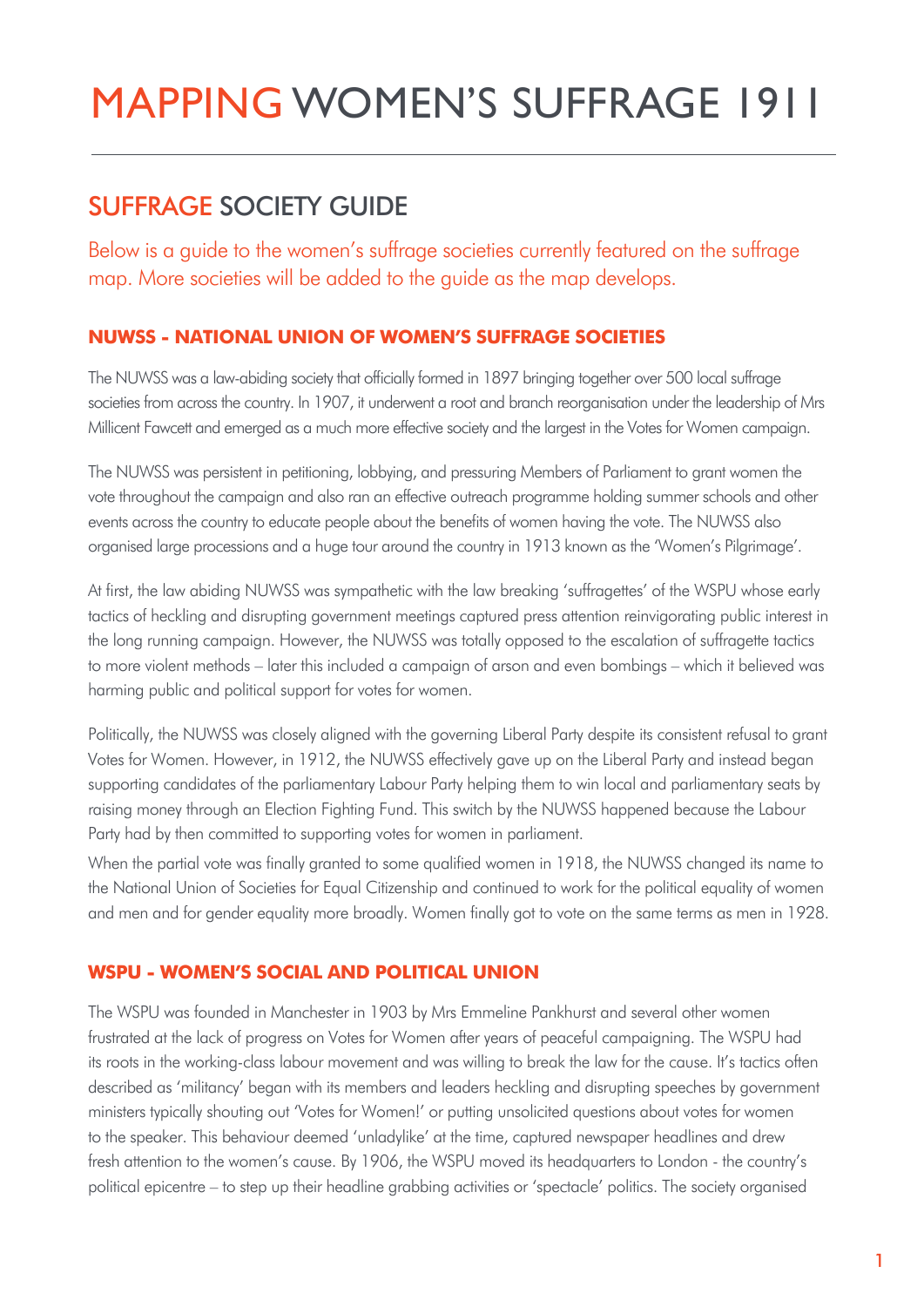mass processions and demonstrations to show women's demand for the vote; held 'raids' on the House of Commons; and 'suffragettes' as they became known, publicly 'confronted' cabinet ministers opposed to women's suffrage outside their homes and even on holiday leading to numerous arrests.

WSPU militancy escalated further when government promises made on votes for women were repeatedly broken. A campaign of arson and vandalism, window smashing and targeted building bombings began, with suffragettes deliberately seeking arrest and imprisonment. Numerous suffragettes went on hunger strike in prison to protest their treatment as 'criminal' rather than 'political' prisoners and then as a tactic to secure early release. This led the government to introduce forcible feeding for suffragettes and the 'Cat and Mouse Act' which allowed suffragettes who became ill through a cycle of hunger striking and/or brutal force feeding, to be temporary released from prison then rearrested upon recovery [For more information about the Act and Forcible Feeding, see our Suffrage Glossary]. Undertaking risky militant stunts to draw attention to the votes for women cause led to the death of suffragette Emily Wilding Davison who was trampled under the King's horse at Epsom Derby in 1913.

When war broke out in 1914, suffragettes still imprisoned were released and given 'amnesty' by the government, so long as they stopped suffragette activity and helped the war effort instead. At the behest of WSPU leaders Emmeline and Christabel Pankhurst who fully supported the war, many ceased votes for women campaigning but others broke away and formed new votes for women societies.

#### **WFL - WOMEN'S FREEDOM LEAGUE**

In 1907 a split occurred within the WSPU chiefly because the Pankhurst's changed the society's democratic decision-making process to a more autocratic model which they believed better suited their plans for more direct, militant action. The WSPU leadership had also begun to move away from its roots in the working-class labour movement. Several WSPU women led by Charlotte Despard and Teresa Billington-Greig wished to keep the democratic constitution and were unhappy with the WSPU's new policy which decreed that it would not undertake campaign work on behalf of Labour Party candidates standing in elections. Consequently, this group of WSPU women formed a new break away society called the Women's Freedom League (WFL) which was headed by elected leader Charlotte Despard. The WFL operated under a democratic constitution and retained very close ties with the labour movement and Labour Party. The society engaged in its own 'militant' or law-breaking acts but generally favoured strategic acts of civil disobedience such as tax and census resistance, rather than more violent and destructive methods employed by the WSPU later in the campaign. As its name implies, the WFL had a much broader agenda than just campaigning for votes for women, working for women's equal pay, access to professions and beneficial social reforms. The WFL continued campaigning for votes for women (though it suspended militant activity) during the First World War and inaugurated the Women's Police Volunteers after the Home Office refuse to let women enrol as special constables. The WFL continued to campaign for women's equal voting rights with men until it was achieved under the Equal Franchise Act, in 1928.

#### **CUWFA - CONSERVATIVE AND UNIONIST WOMEN'S FRANCHISE ASSOCIATION**

The CUWFA was founded in 1908 with the purpose of forming 'a bond of union between all Conservatives and Unionists who are in favour of the removal of the sex qualification and the extension of the franchise (vote) to all duly qualified women.' This women's suffrage society was aligned with the Conservative and Unionist Party which represented a coalition formed in 1866 between the Conservative Party and a faction